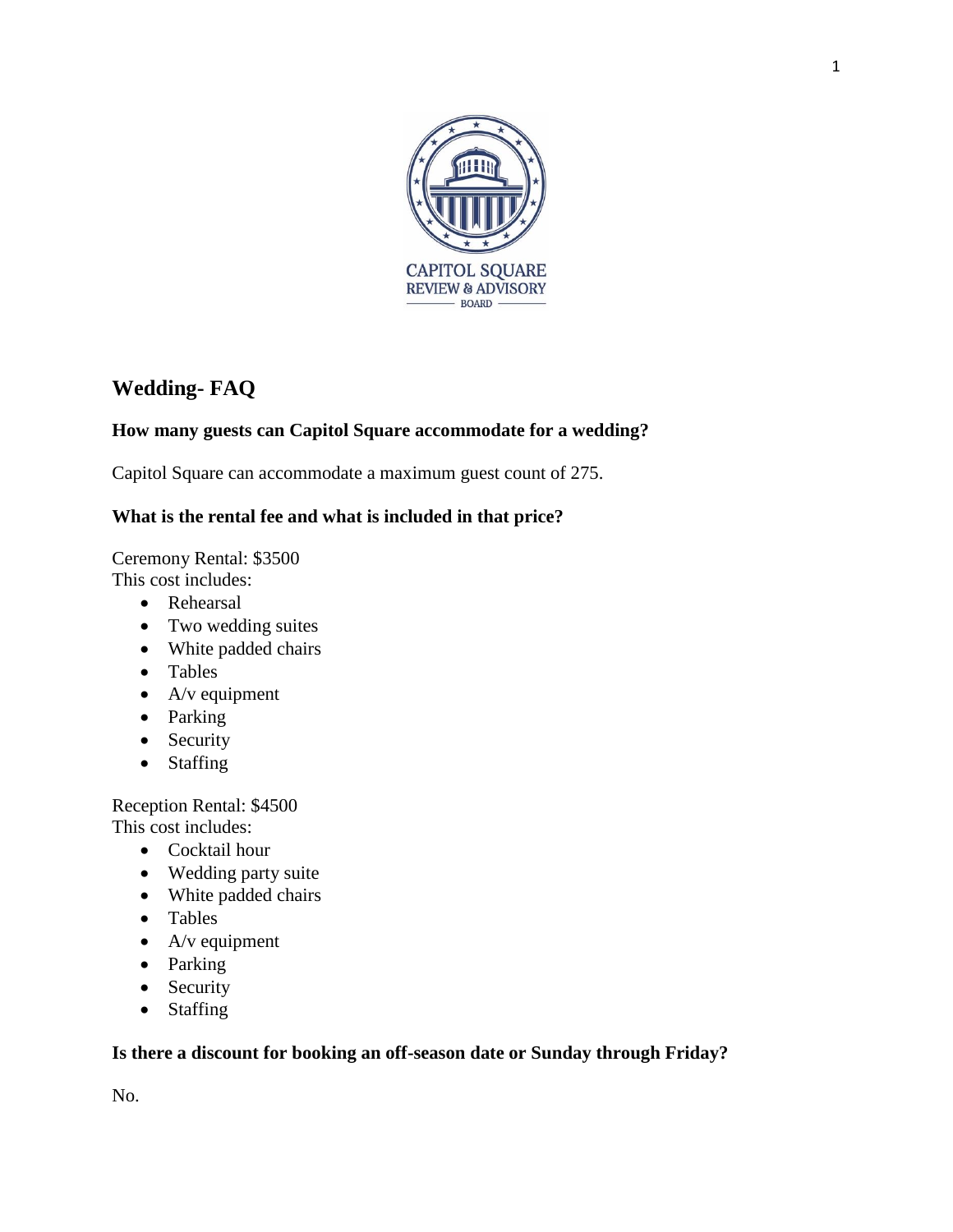#### **How much is the deposit? What's the payment plan for the remaining balance?**

A 10% deposit is required when an individual submits his or her Wedding Permit Application Packet. Full payment is due 30 days in advance of the wedding date. Check and credit card payments are acceptable.

#### **Does Capitol Square comply with the Americans with Disabilities Act (ADA)?**

Yes, Capitol Square complies with the ADA.

#### **What is Capitol Square's cancelation policy?**

Capitol Square's cancelation policy is as follows: a) Up to 90 days prior to event day, 50% refund of the deposit. b) Less than 90 days prior to event, no refund.

#### **Is there a minimum or maximum rental time?**

There is no minimum or maximum rental time for weddings held at Capitol Square. All weddings end at 11 p.m. no exceptions—lights go on at 11 p.m. and tear down occurs from 11 p.m.-12 a.m.

#### **Are there decoration guidelines/restrictions?**

Yes. Please review the "Prohibitions for Special Events at Capitol Square" section of the Permit Application for Special Events.

#### **Can I move items around and decorate Capitol Square to suit my needs?**

No, aesthetic details and object placed in and around Capitol Square are not to be moved under any circumstance by a permit holder.

#### **Can I use real candles at Capitol Square?**

Yes, but the candles must be housed or placed inside a glass container.

#### **What time can my vendors start setting up on the day of the wedding?**

Vendors may start setup two hours prior to the stated wedding start time.

#### **Is it possible set up the day before the event at Capitol Square?**

Yes, you may request a set up time from CSRAB wedding coordinator at the planning meetings. Most deliveries and set up can't begin until after linens have been placed, which may affect this possibility.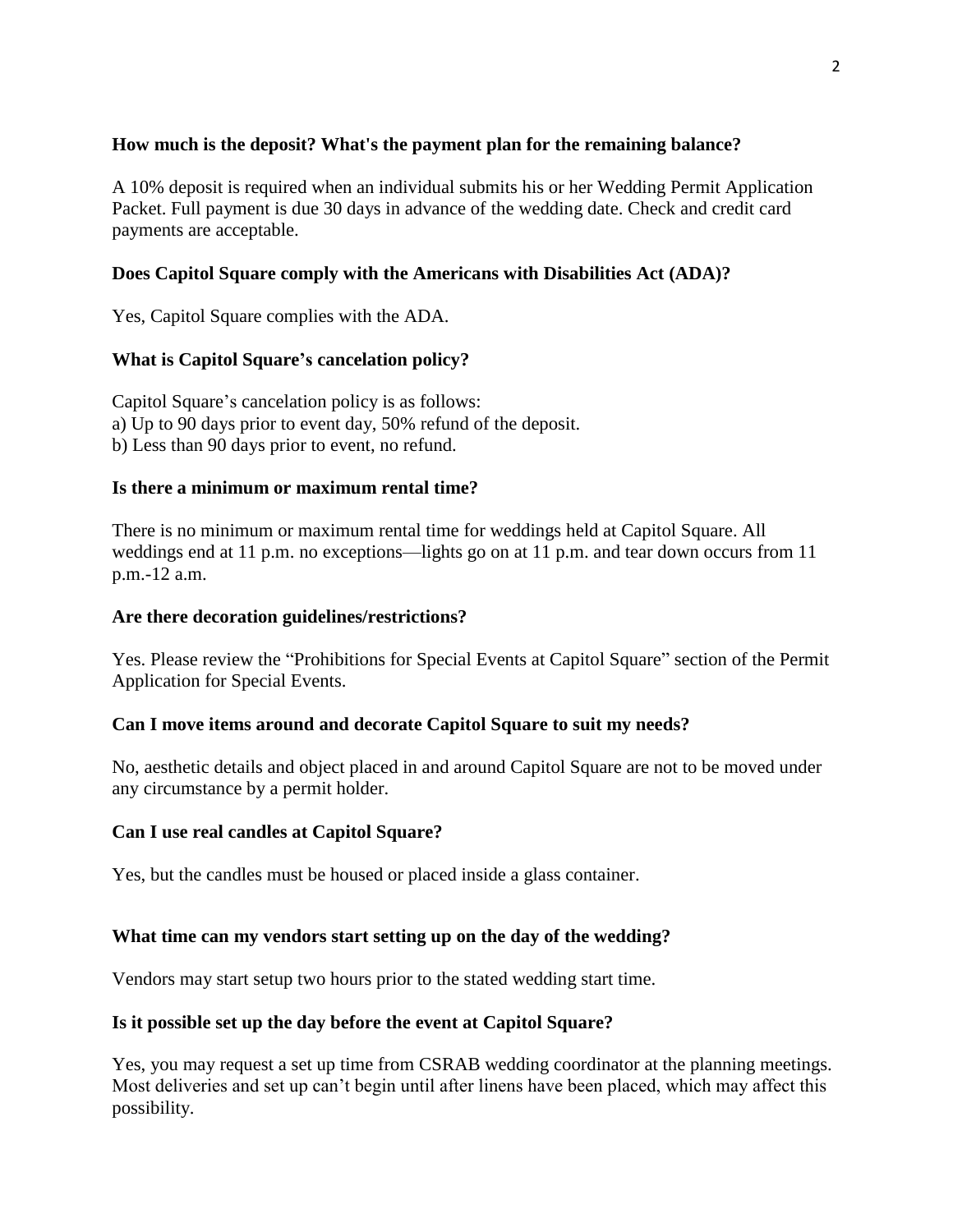# **Does CSRAB provide assistance getting gifts or décor back to a designated car, hotel room, etc. after the event has concluded?**

Yes, the CSRAB wedding coordinator can provide carts and help transfer items at the end of the night.

#### **Do you provide a coat check service? If not, is there an area that can be used and staffed for that purpose?**

No, coat check service is not provided. The CSRAB can provide coat racks at no cost. For coat check service, please contact your caterer.

#### **Is there an outdoor space where my guests can mingle, and can it be heated and/or protected from the elements if necessary?**

If both the ceremony and reception are being held at the Capitol Square, the south porch, located off of the Atrium, is available for cocktail hour. The south porch can also be used as a smoking area for guests during the reception. Heaters or weather protection can be secured through one of the CSRAB's approved service providers.

# **Does Capitol Square have a list of "preferred" caterers, or do I need to provide my own?**

The CSRAB has a list of nine "preferred" or approved caterers.

# **Can I use an outside caterer at Capitol Square?**

An outside caterer can be used at Capitol Square only if a CSRAB-approved caterer agrees to provide all service and equipment for the subcontracted food. No couples are allowed to provide their own catering.

# **Are tables, linens, chairs, plates, silverware and glassware provided, or will I have to rent them myself or get them through my caterer?**

The CSRAB provides all tables and chairs. The specific caterer from the CSRAB approved catering list will provide linens and place settings. Service upgrades can be done through the CSRAB-approved service provider list.

# **Can I have alcohol at my Capitol Square wedding?**

Yes, the CSRAB liquor license is held by Milo's Catering. Milo's Catering is the only caterer allowed to provide alcohol service at Capitol Square.

# **Can Capitol Square accommodate a DJ or live band?**

Yes, Capitol Square can accommodate a live band or DJ—all music ends at 11 p.m.